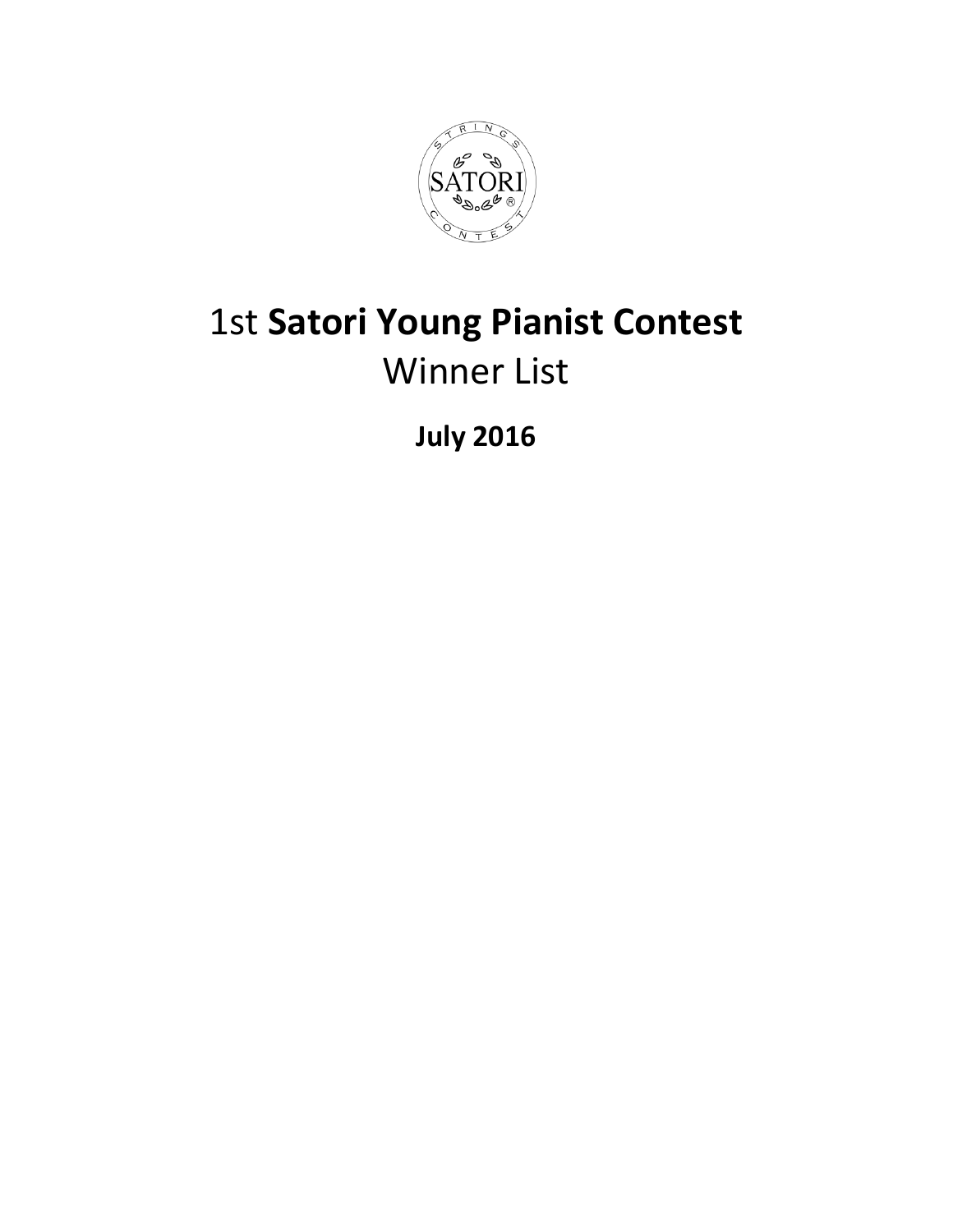Satori Young Pianist

Grand Prize

Thanks to all the contestants, the judges, our volunteers and staff, We're proud to announce the 1<sup>st</sup> Satori Young Pianist Contest has successfully completed. Our Grand Prize Winner, in the "

Grand Prize Contest 2016 and Winners' Showcase Concert" held on July 10th 2016, were selected from four age group.

Without further ado, please help us congratulate our winner:

## **Grand Prize Winners**

|                       | Age | <b>Piano Category</b>             |
|-----------------------|-----|-----------------------------------|
| <b>Benjamin Tseng</b> | 9   | Age 9 Year old or under for Piano |
| Celine Chen           | 12  | Age $10 - 12$                     |
| Caleb Cheung          | 14  | Age 13 - 15                       |
| Yenah Kim             | 16  | Age 16 or older                   |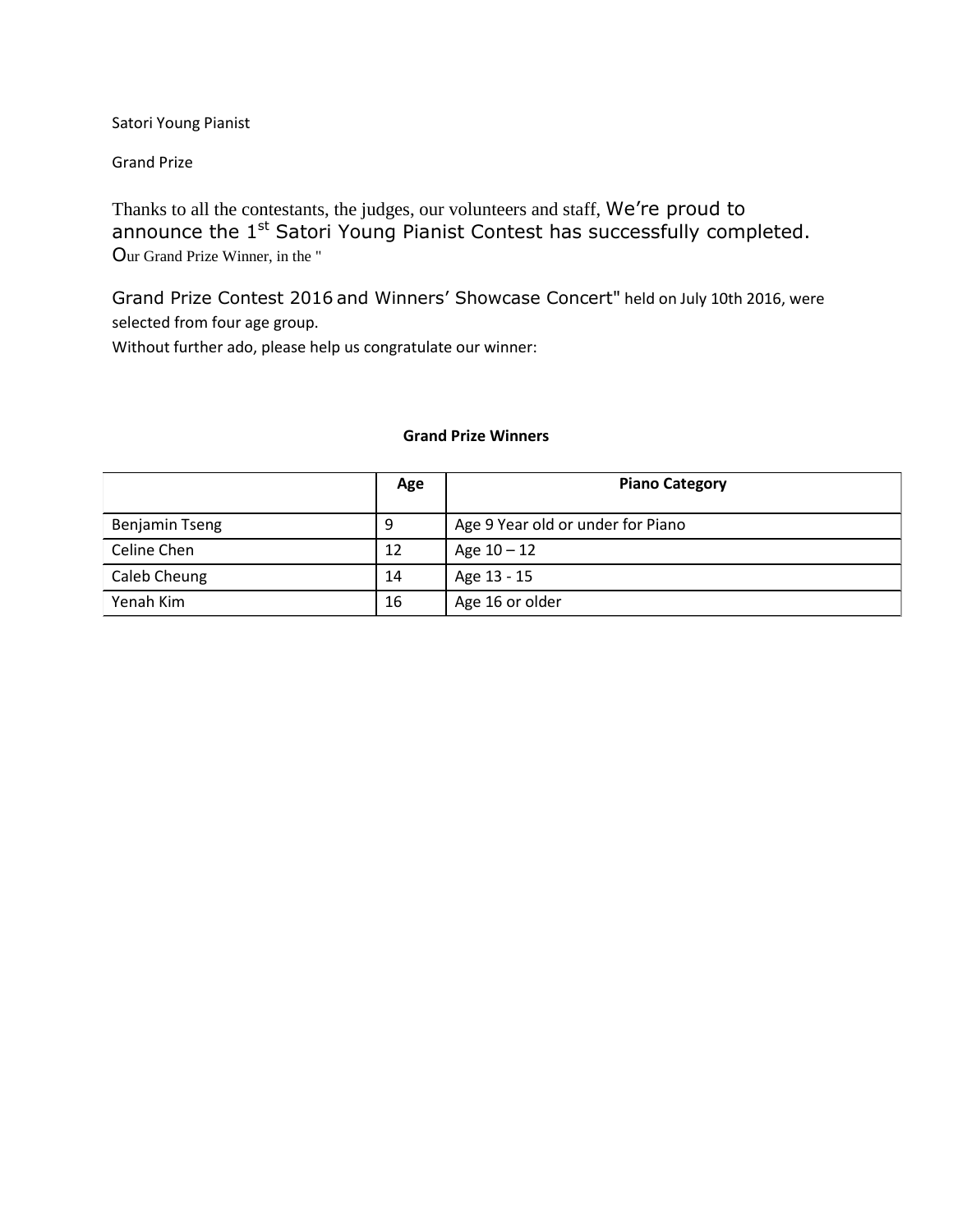## **Open and Prodigy Categories**

| <b>First Place Winner</b>  |                            |
|----------------------------|----------------------------|
| Category                   | <b>Name</b>                |
| <b>PN/O12</b>              | Celine Chen                |
| PN/O16                     | Yenah Kim                  |
| PN/O7                      | Harvey Chang               |
| <b>PN/O9</b>               | Benjamin Tseng             |
| PN/OA14                    | Caleb Cheung               |
| PN/OA15                    | Harvey Zhou                |
| <b>Second Place Winner</b> |                            |
| Category                   | Name                       |
| <b>PN/O10</b>              | Emma Tio                   |
| <b>PN/O13</b>              | Michelle Wong              |
| <b>PN/O14</b>              | Jane Kim                   |
| <b>PN/O15</b>              | Mihyun Amy Jang            |
| $\text{PN/O8}$             | Catherine Pei              |
| PN/O9                      | Charles Pei                |
| PN/OB9                     | Benjamin Tseng             |
| PN/OD8                     | Harvey Chang / Avery Tseng |
| PN/P16                     | Caleb Cheung               |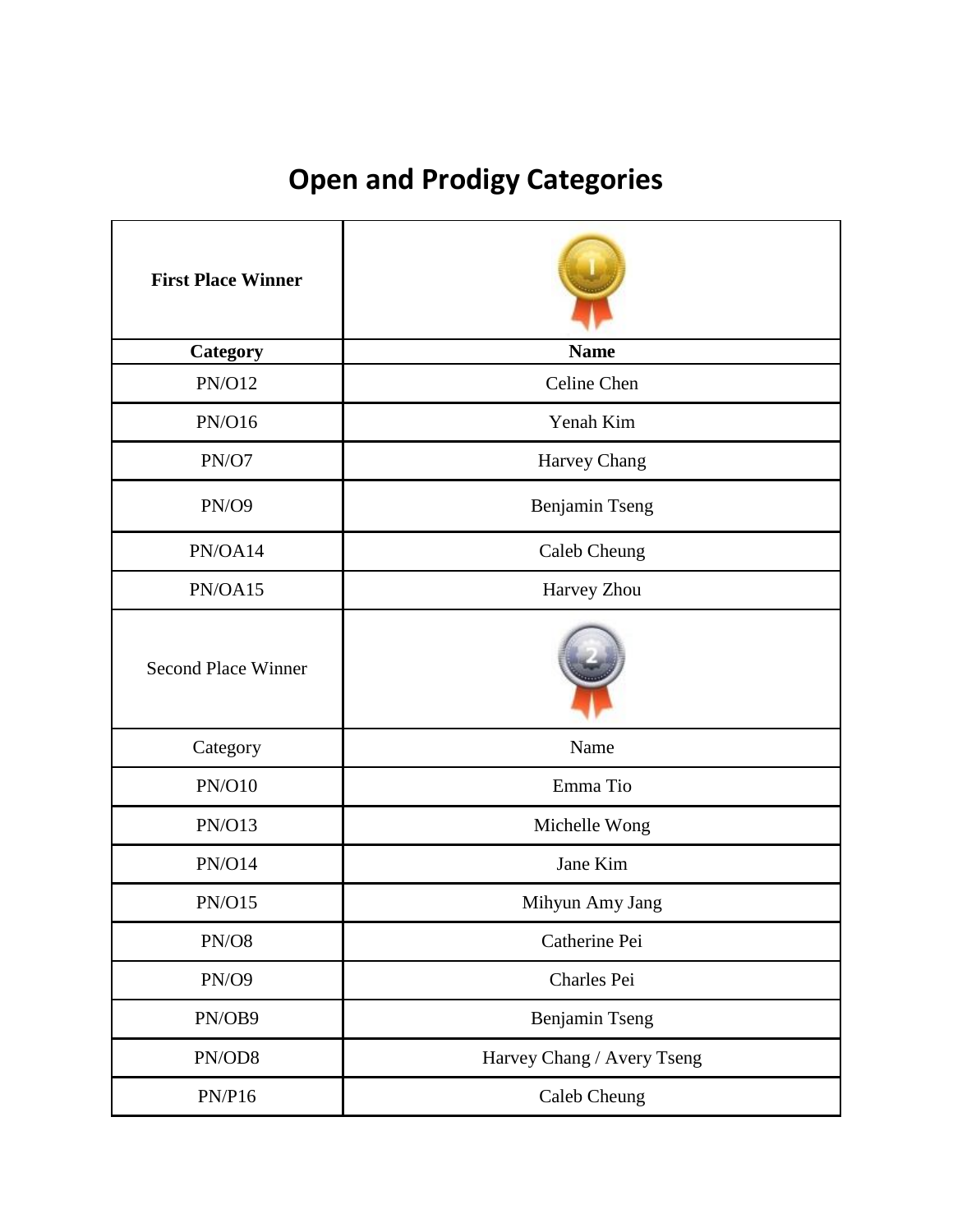| Third Place Winner |               |
|--------------------|---------------|
| Category           | Name          |
| <b>PN/O12</b>      | Moses Wong    |
| PN/O9              | William Chuu  |
| PN/OB13            | Michelle Wong |
| PN/P16             | Kai Morita    |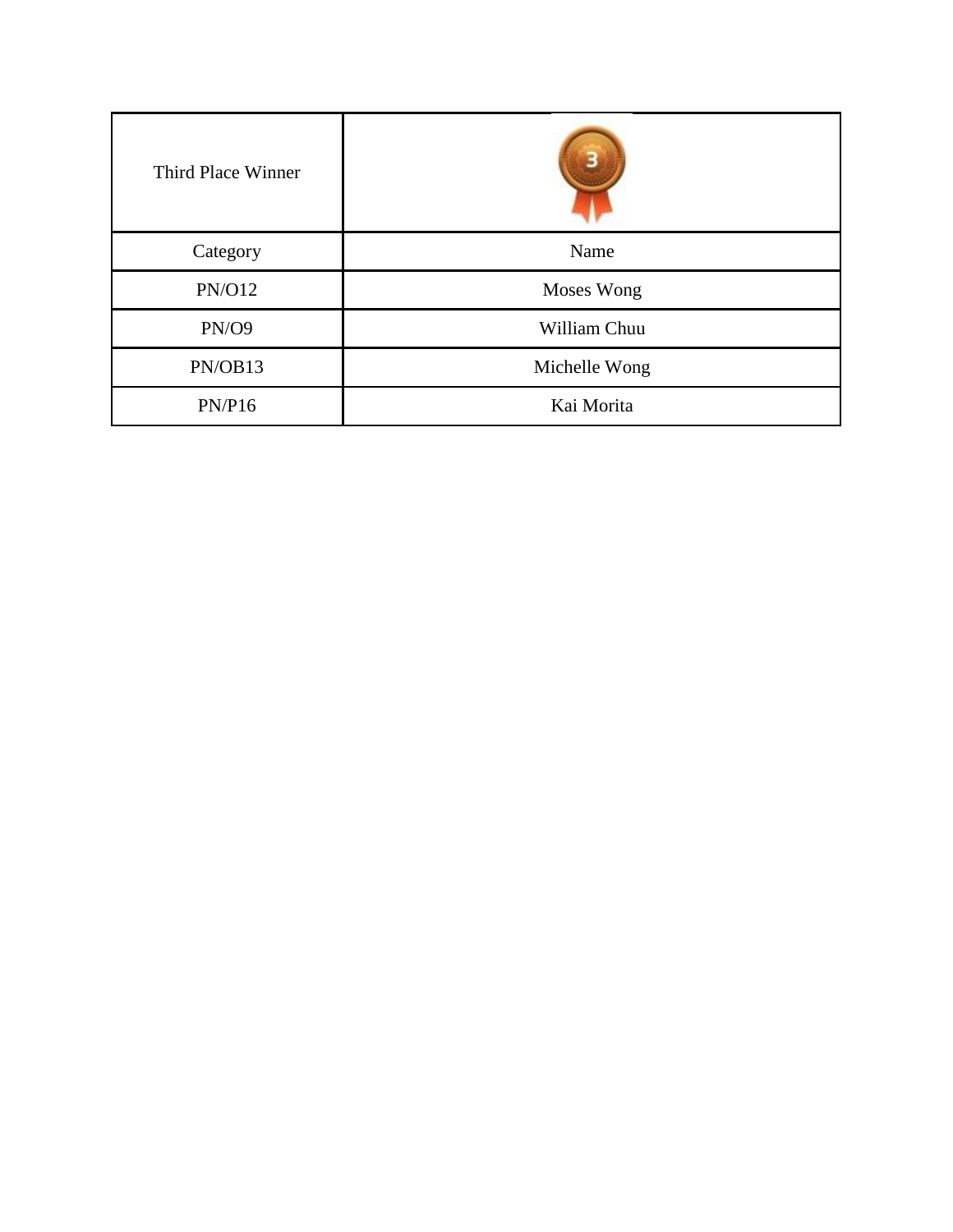## **All Qualified Categories**

| <b>First Place Winner</b>  |                      |
|----------------------------|----------------------|
| Category                   | <b>Name</b>          |
| PN/J7                      | Matthew Poberezhskiy |
| $\text{PN}/\text{Q}10$     | Johann Yoon          |
| PN/Q9                      | Thomas Chuu          |
| <b>Second Place Winner</b> |                      |
| Category                   | Name                 |
| PN/J14                     | Jasmine Gao          |
| PN/J7                      | Zachary Martinez     |
| PN/J8                      | Natasha Zhang        |
| PN/J8                      | <b>Stanley Zhang</b> |
| PN/J9                      | Nathaniel Suh        |
| PN/Q11                     | William An           |
| $\text{PN}/\text{Q7}$      | Calista Chun         |
| PNQ15                      | Tina Yin             |